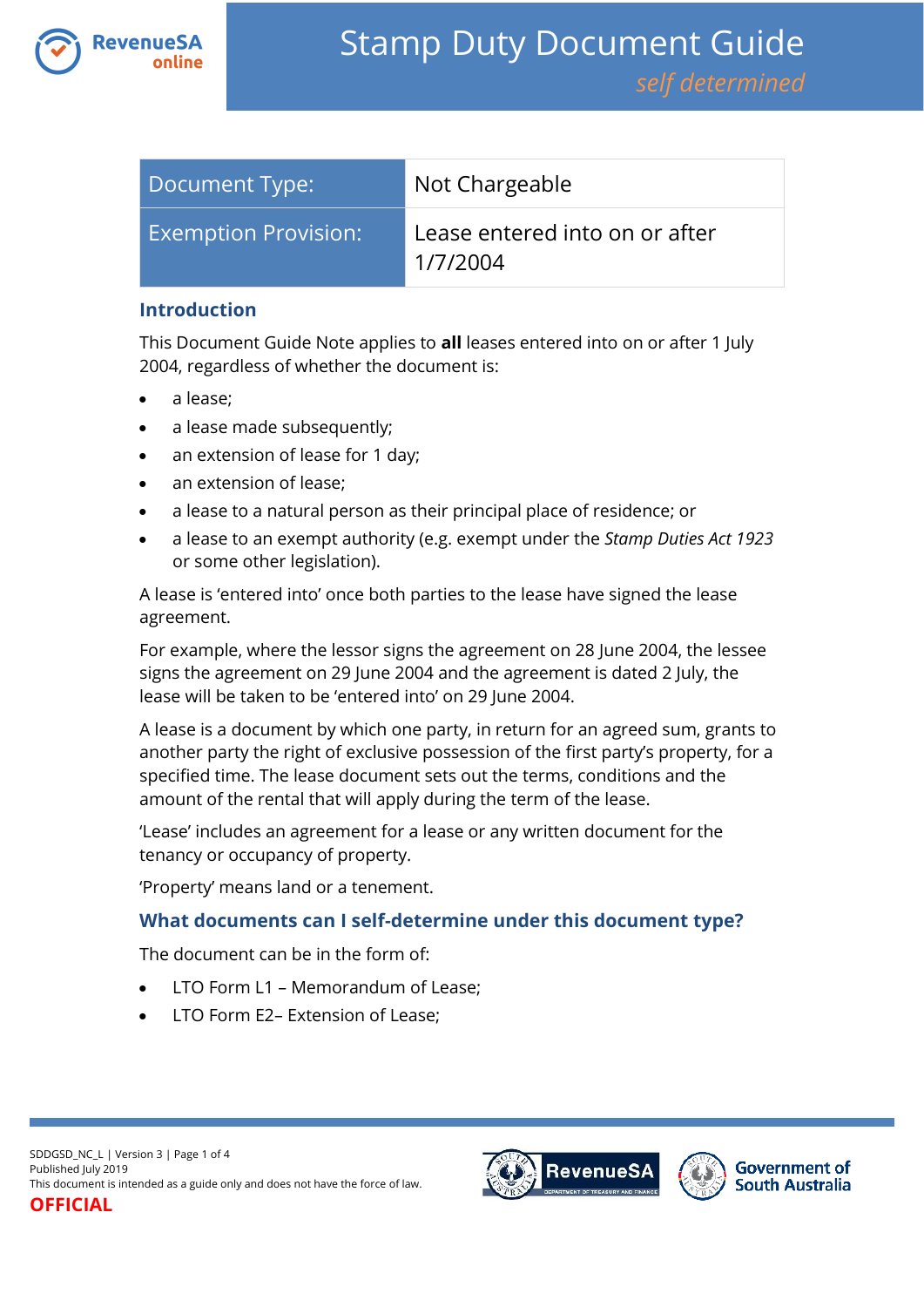

- Agreement to lease property; or
- Deed containing provisions for the lease of property.

# **What types of transactions can I self-determine under this document type?**

A lease includes a new lease of property or an extension of a lease of property.

A lease is deemed **suitable** for self-determination under this document type where:

the lease is entered into on or after 1 July 2004.

The following similar transactions cannot be self-determined under this document type:

A lease which was entered into prior to 1 July 2004 cannot be self-determined under this document type.

If the lease document includes another document (e.g. Deed of Guarantee) this other document is determined separately under the appropriate head of duty. Refer to the document type: [Exemption |](https://www.revenuesa.sa.gov.au/stampduty/stamp-duty-document-guide/self-determined/exemptions/sddgsd_ex_d) Deed

# **What evidence do I need to retain for audit purposes?**

For audit purposes, you will need to retain the following documentation either in paper form or electronic form:

- a copy of the documents; and
- evidence that a stamp duty determination has been made (i.e. Certificate of Stamp Duty, Document ID or stamped document).

# **What Section(s) of the** *Stamp Duties Act 1923* **applies?**

Section 75A

## **What stamp duty is payable on this document?**

This document is not liable to stamp duty as it is **Not Chargeable**.

Where the lease includes a separate consideration (e.g. premium) other than the rent reserved this consideration is chargeable with *ad valorem* conveyance stamp duty. **Two determinations** will apply to the document, the first, must be entered as a lease under this document type (as above) and the second, must be entered under the document types:

[Conveyance of Land | Lease Premium](https://www.revenuesa.sa.gov.au/stampduty/stamp-duty-document-guide/self-determined/conveyance-of-land/sddgsd_cl_lp_rpp) [Conveyance of Land | Lease Premium](https://www.revenuesa.sa.gov.au/stampduty/stamp-duty-document-guide/self-determined/conveyance-of-land/sddgsd_cl_lp_ql) – Qualifying Land



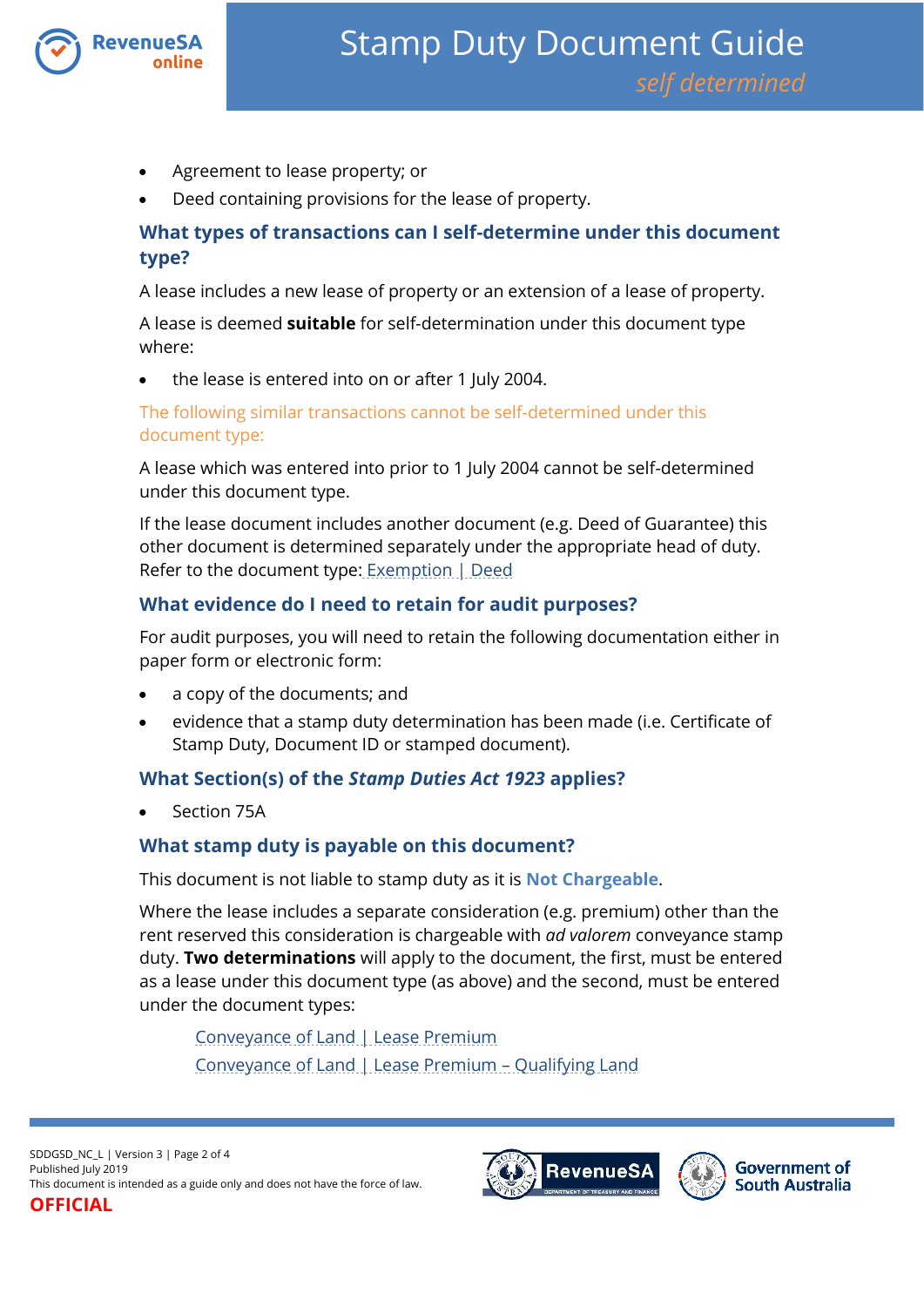

### **Examples**

### Extension of Lease for 1 Day

A lease for a term of five years has been stamped or self-determined in RevenueSA Online. The parties wish to amend the terms of the lease to include GST references.

The parties execute an Extension of Lease for one day which is executed after 1 July 2004. This is the only date appearing on the lease so it is considered that this is a lease entered into on or after 1 July 2004. This document is selfdetermined under this document type as **Not Chargeable**.

#### Lease

Bob and Bill Smith Pty Ltd have entered into a lease after 1 July 2004 to lease a shop located in a major shopping complex over a three year period.

As this lease was entered into on or after 1 July 2004, the lease is selfdetermined under this document type as **Not Chargeable**.

### Lease Made Subsequently

An Agreement for a Lease of Property has been stamped or self-determined in RevenueSA Online. The same parties have entered into a Memorandum of Lease after 1 July 2004 including exactly the same terms, conditions, property and rental as described in the Agreement for a Lease of Property.

As the Lease Made Subsequently was entered into on or after 1 July 2004, the lease is self-determined under this document type as **Not Chargeable**.

#### Lease of land to the Crown

After 1 July 2004, ABC Pty Ltd entered into a lease of property with the Minister of Transport (a body of the Crown). Both parties execute a Memorandum of Lease.

The Memorandum of Lease is self-determined under this document type as **Not Chargeable**.